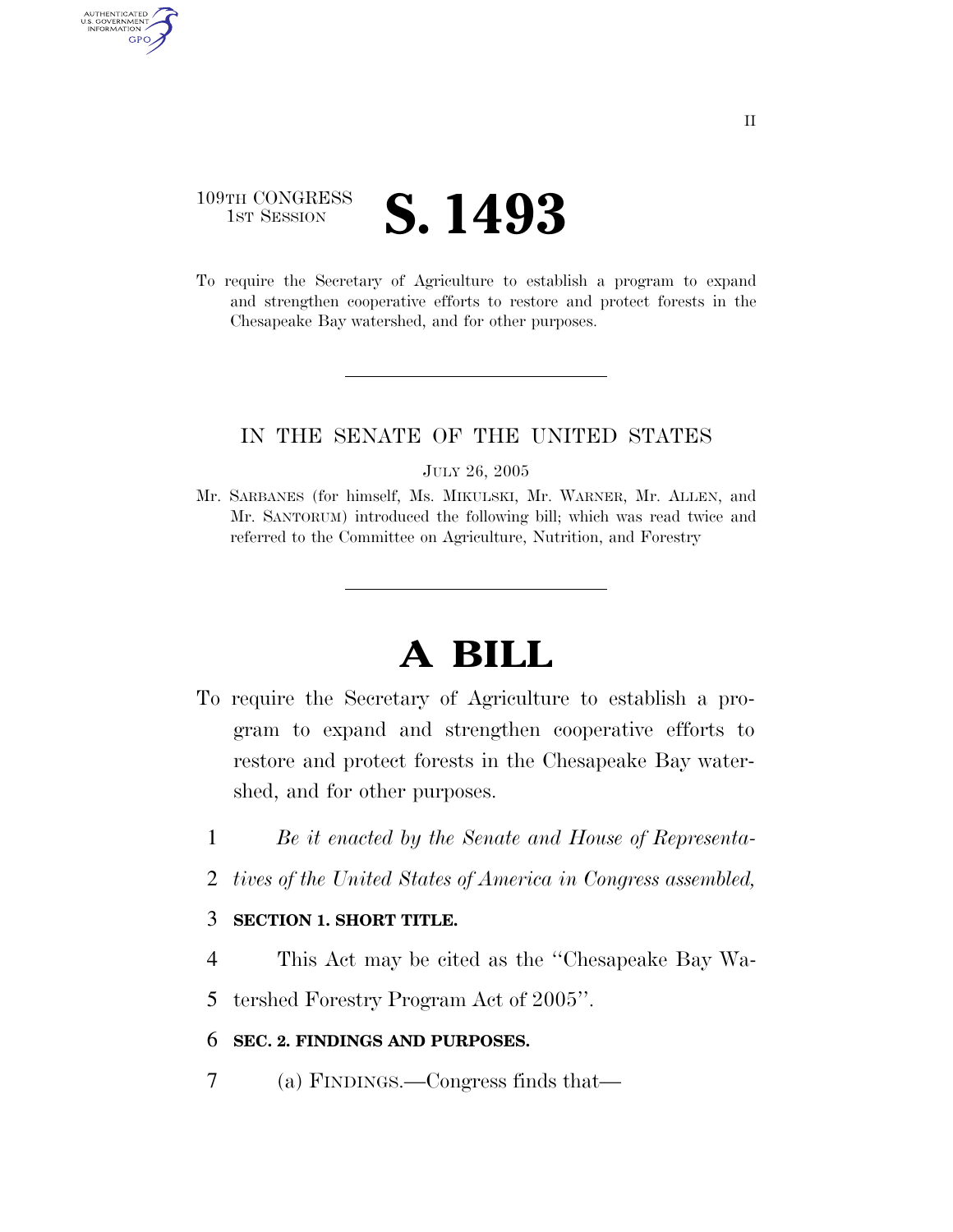| $\mathbf{1}$   | (1) trees and forests are critical to the long-       |
|----------------|-------------------------------------------------------|
| $\overline{2}$ | term health and proper ecological functioning of the  |
| 3              | Chesapeake Bay and the Chesapeake Bay watershed;      |
| $\overline{4}$ | (2) the Chesapeake Bay States are losing forest       |
| 5              | land to urban and suburban growth at a rate of        |
| 6              | nearly 100 acres per day;                             |
| 7              | (3) the Forest Service has a vital role to play       |
| 8              | in assisting States, local governments, and nonprofit |
| 9              | organizations in carrying out forest conservation,    |
| 10             | restoration, and stewardship projects and activities; |
| 11             | and                                                   |
| 12             | (4) existing programs do not ensure the support       |
| 13             | necessary to meet Chesapeake Bay forest goals.        |
| 14             | (b) PURPOSES.—The purposes of this Act are—           |
| 15             | (1) to expand and strengthen cooperative ef-          |
| 16             | forts to protect, restore, and manage forests in the  |
| 17             | Chesapeake Bay watershed; and                         |
| 18             | $(2)$ to contribute to the achievement of the         |
| 19             | goals of the Chesapeake Bay Agreement.                |
| 20             | SEC. 3. DEFINITIONS.                                  |
| 21             | In this Act:                                          |
| 22             | (1) CHESAPEAKE BAY AGREEMENT.—The term                |
| 23             | "Chesapeake Bay Agreement" means the formal,          |
| 24             | voluntary agreements—                                 |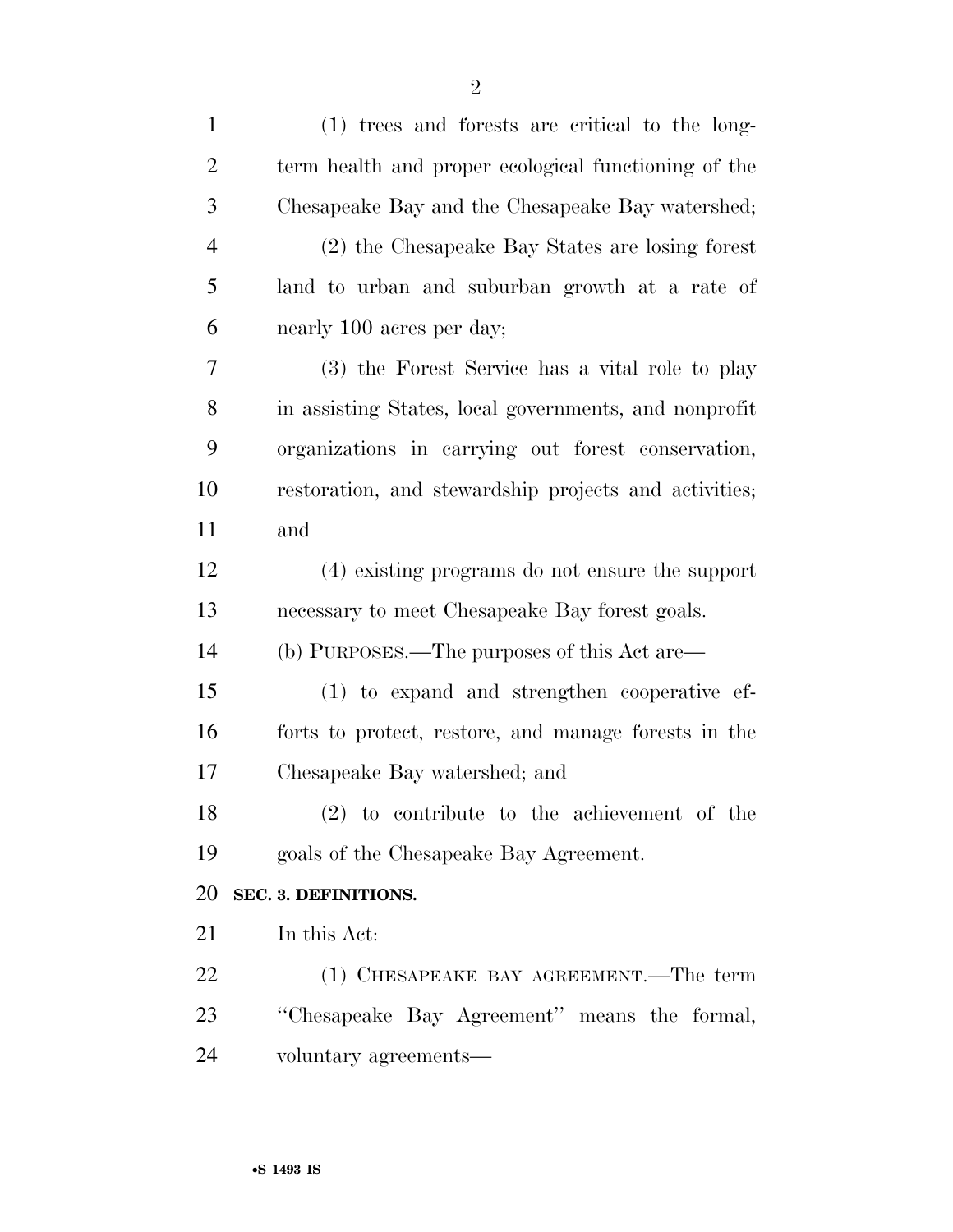| $\mathbf{1}$   | (A) executed to achieve the goal of restor-           |
|----------------|-------------------------------------------------------|
| $\overline{2}$ | ing and protecting the Chesapeake Bay eco-            |
| 3              | system and the living resources of the Chesa-         |
| $\overline{4}$ | peake Bay ecosystem; and                              |
| 5              | (B) signed by the Council.                            |
| 6              | (2)<br>CHESAPEAKE BAY STATE.—The<br>term              |
| 7              | "Chesapeake Bay State" means each of the States       |
| 8              | of Delaware, Maryland, New York, Pennsylvania,        |
| 9              | Virginia, and West Virginia and the District of Co-   |
| 10             | lumbia.                                               |
| 11             | (3) COORDINATOR.—The term "Coordinator"               |
| 12             | means the Coordinator of the program designated       |
| 13             | under section $4(b)(1)(B)$ .                          |
| 14             | (4) COUNCIL.—The term "Council" means the             |
| 15             | Chesapeake Bay Executive Council.                     |
| 16             | (5) PROGRAM.—The term "program" means                 |
| 17             | Chesapeake Bay watershed forestry program<br>the      |
| 18             | carried out under section $4(a)$ .                    |
| 19             | (6) SECRETARY.—The term "Secretary" means             |
| 20             | the Secretary of Agriculture, acting through the      |
| 21             | Chief of the Forest Service and the Coordinator.      |
| 22             | SEC. 4. CHESAPEAKE BAY WATERSHED FORESTRY PRO-        |
| 23             | GRAM.                                                 |
| 24             | (a) IN GENERAL.—The Secretary shall carry out a       |
| 25             | Chesapeake Bay watershed forestry program under which |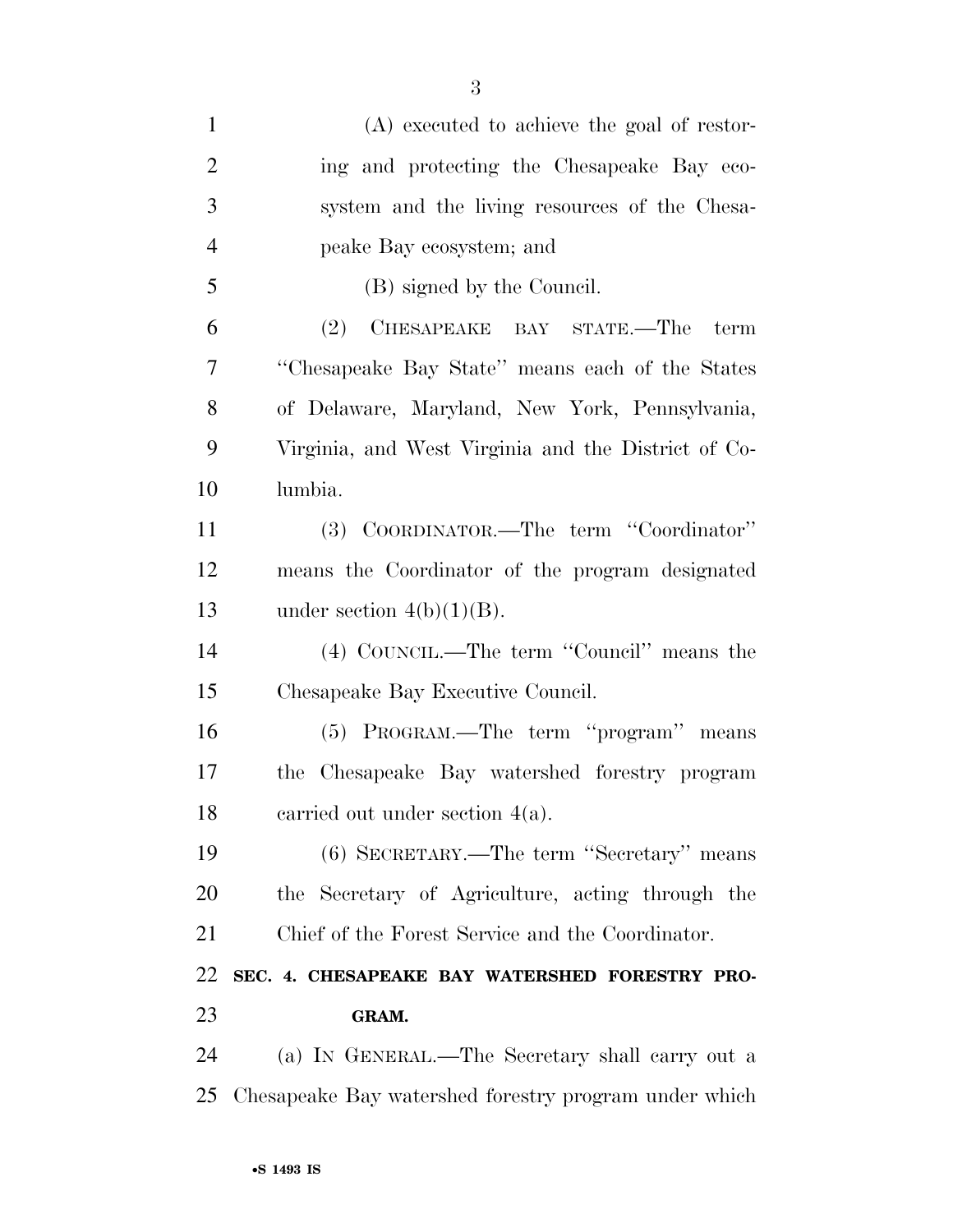the Secretary shall make grants and provide technical as- sistance to eligible entities to restore and conserve forests in the Chesapeake Bay watershed, including grants and assistance—

 (1) to promote forest conservation, restoration, and stewardship efforts in urban, suburban, and rural areas of the Chesapeake Bay watershed;

 (2) to accelerate the restoration of riparian for-est buffers in the Chesapeake Bay watershed;

 (3) to assist in developing and carrying out projects and partnerships in the Chesapeake Bay watershed;

 (4) to promote the protection and sustainable management of forests in the Chesapeake Bay wa-tershed;

 (5) to develop communication and education re- sources that enhance public understanding of the value of forests in the Chesapeake Bay watershed;

 (6) to conduct research, assessment, and plan- ning activities to restore and protect forest land in the Chesapeake Bay watershed; and

 (7) to contribute to the achievement of the goals of the Chesapeake Bay Agreement.

(b) OFFICE; COORDINATOR.—

(1) IN GENERAL.—The Secretary shall—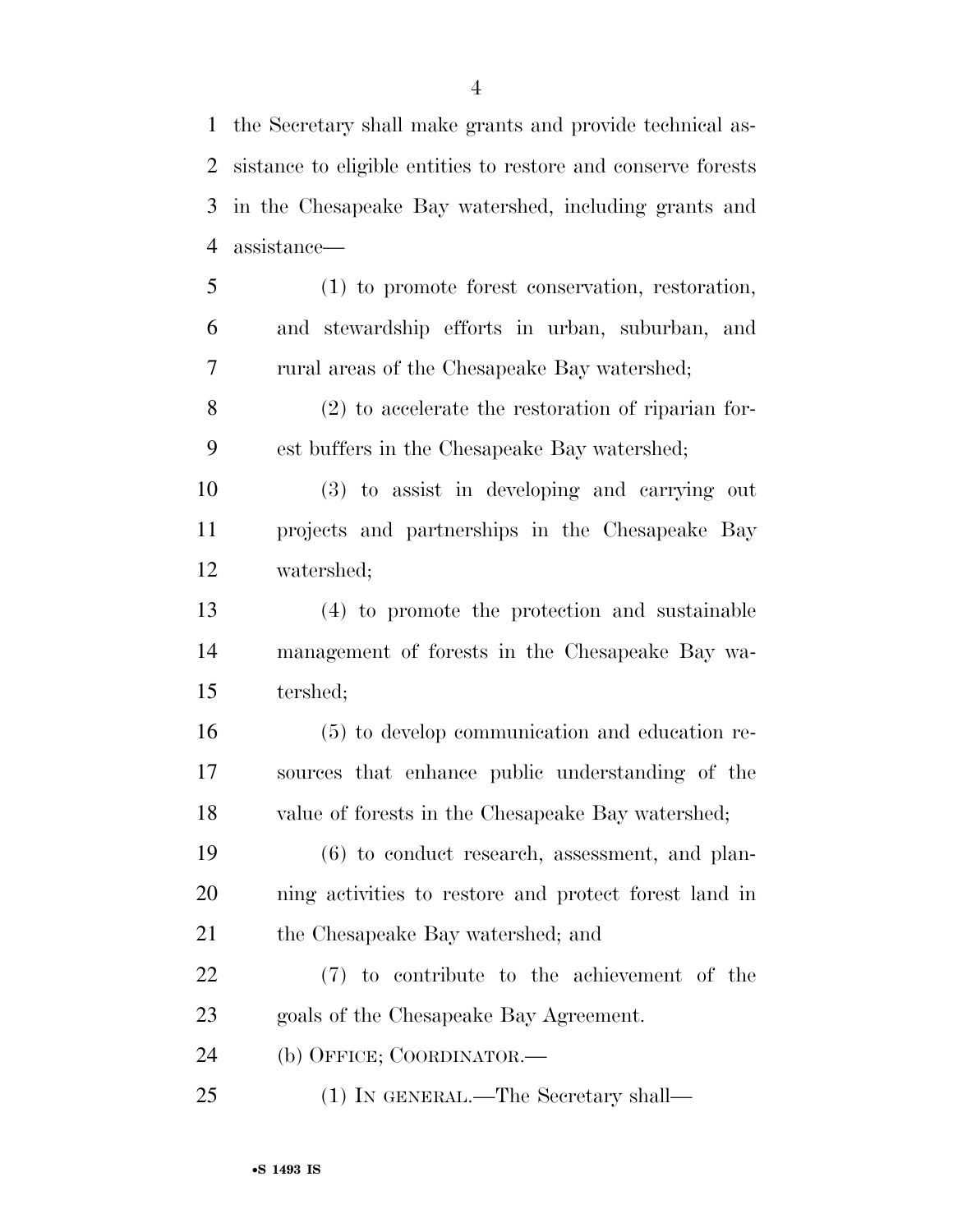| $\mathbf{1}$   | (A) maintain an office within the Forest             |
|----------------|------------------------------------------------------|
| $\overline{2}$ | Service to carry out the program; and                |
| 3              | (B) designate an employee of the Forest              |
| $\overline{4}$ | Service as Coordinator of the program.               |
| 5              | $(2)$ DUTIES.—As part of the program, the Co-        |
| 6              | ordinator, in cooperation with the Secretary and the |
| $\overline{7}$ | Chesapeake Bay Program, shall-                       |
| 8              | (A) provide grants and technical assistance          |
| 9              | to restore and protect forests in the Chesapeake     |
| 10             | Bay watershed;                                       |
| 11             | (B) enter into partnerships to carry out             |
| 12             | forest restoration and conservation activities at    |
| 13             | a watershed scale using the resources and pro-       |
| 14             | grams of the Forest Service;                         |
| 15             | (C) in collaboration with other units of the         |
| 16             | Forest Service, other Federal agencies, and          |
| 17             | State forestry agencies, carry out activities that   |
| 18             | contribute to the goals of the Chesapeake Bay        |
| 19             | Agreement;                                           |
| 20             | (D) work with units of the National Forest           |
| 21             | System in the Chesapeake Bay watershed to en-        |
| 22             | sure that the units are managed in a manner          |
| 23             | that—                                                |
| 24             | (i) protects water quality; and                      |
| 25             | (ii) sustains watershed health;                      |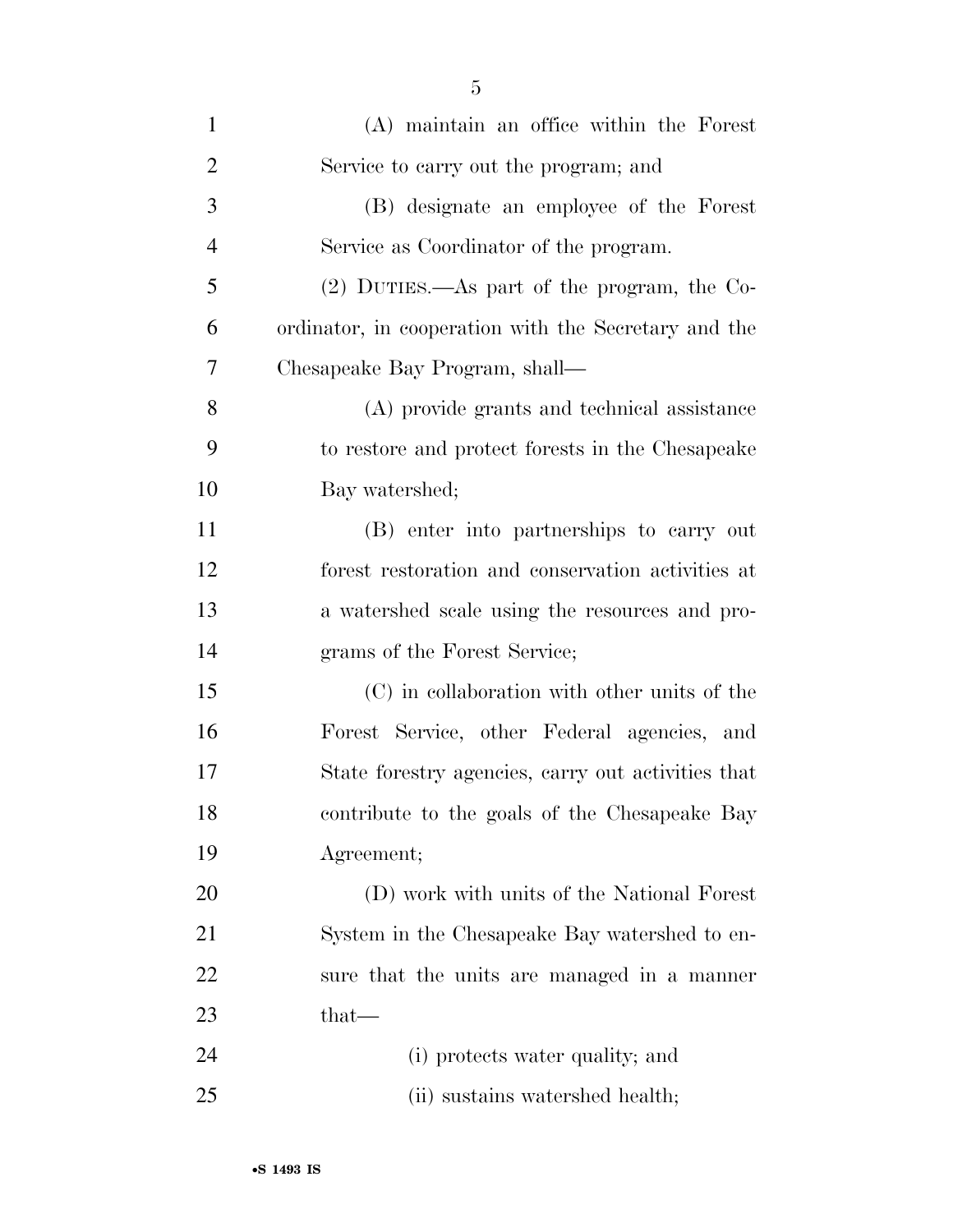| $\mathbf{1}$   | (E) represent the Forest Service in delib-             |
|----------------|--------------------------------------------------------|
| $\overline{2}$ | erations of the Chesapeake Bay Program; and            |
| 3              | (F) support and collaborate with the For-              |
| $\overline{4}$ | estry Work Group for the Chesapeake Bay Pro-           |
| 5              | gram in planning and implementing program              |
| 6              | activities.                                            |
| 7              | (c) ELIGIBLE ENTITIES.—To be eligible to receive as-   |
| 8              | sistance under the program, an entity shall be—        |
| 9              | (1) a Chesapeake Bay State;                            |
| 10             | (2) a political subdivision of a Chesapeake Bay        |
| 11             | State;                                                 |
| 12             | (3) a university or other institution of higher        |
| 13             | education;                                             |
| 14             | (4) an organization operating in the Chesa-            |
| 15             | peake Bay watershed that is described in section       |
| 16             | $501(c)$ of the Internal Revenue Code of 1986 and is   |
| 17             | exempt from taxation under section $501(a)$ of that    |
| 18             | Code; or                                               |
| 19             | (5) any other person in the Chesapeake Bay             |
| 20             | watershed that the Secretary determines to be eligi-   |
| 21             | ble.                                                   |
| 22             | (d) GRANTS.—                                           |
| 23             | (1) IN GENERAL.—The Secretary shall make               |
| 24             | grants to eligible entities under the program to carry |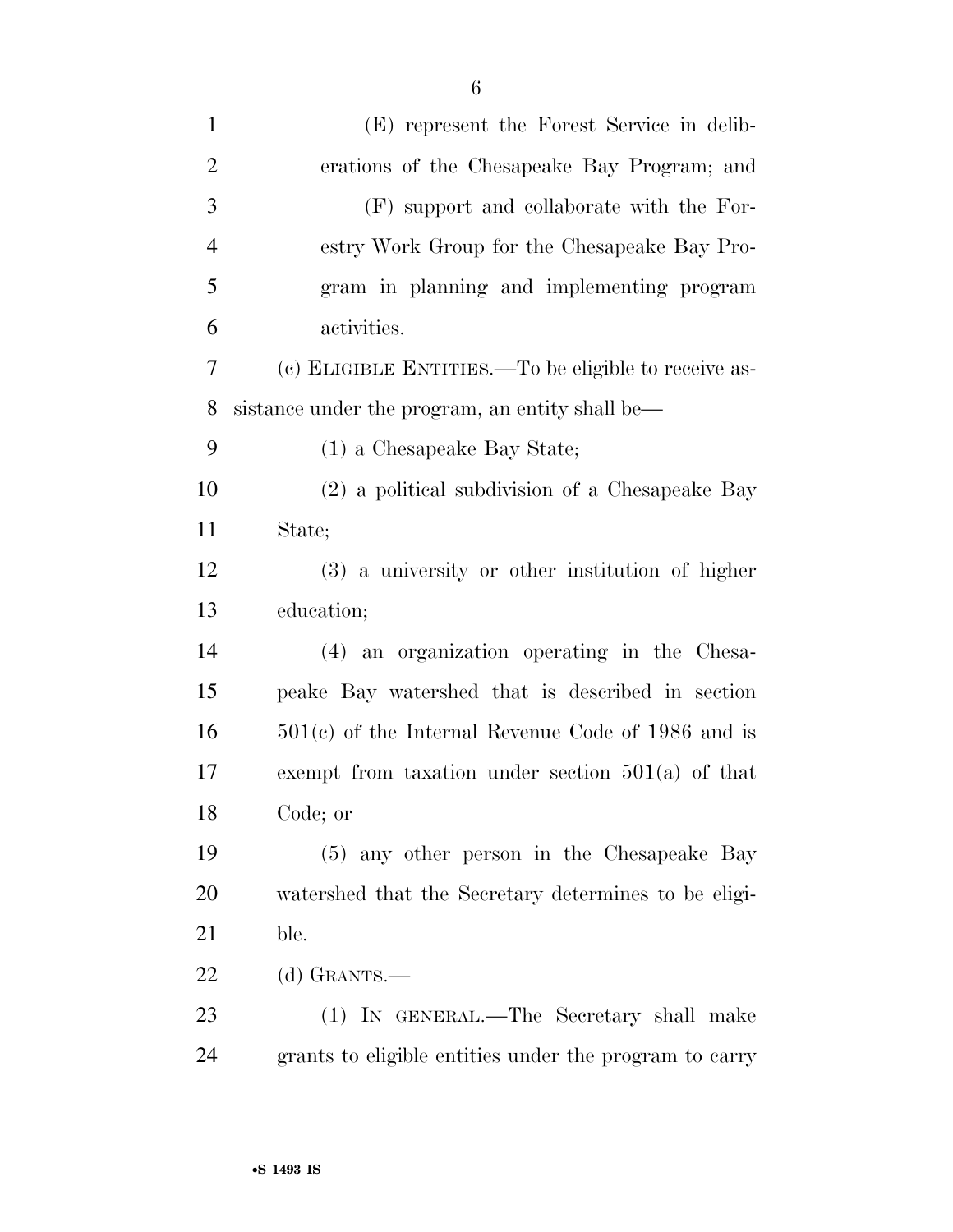| $\mathbf{1}$   | out projects to protect, restore, and manage forests |
|----------------|------------------------------------------------------|
| $\overline{2}$ | in the Chesapeake Bay watershed.                     |
| 3              | (2) FEDERAL SHARE.—The Federal share of a            |
| $\overline{4}$ | grant made under the program shall not exceed 75     |
| 5              | percent, as determined by the Secretary.             |
| 6              | (3) TYPES OF PROJECTS.—The Secretary may             |
| 7              | make a grant to an eligible entity for a project in  |
| 8              | the Chesapeake Bay watershed that—                   |
| 9              | (A) improves habitat and water quality               |
| 10             | through the establishment, protection, or stew-      |
| 11             | ardship of riparian or wetland forests or stream     |
| 12             | corridors;                                           |
| 13             | (B) builds the capacity of State forestry            |
| 14             | agencies and local organizations to implement        |
| 15             | forest conservation, restoration, and steward-       |
| 16             | ship actions;                                        |
| 17             | (C) develops and implements watershed                |
| 18             | management plans that—                               |
| 19             | (i) address forest conservation needs;               |
| 20             | and                                                  |
| 21             | (ii) reduce urban and suburban run-                  |
| 22             | off;                                                 |
| 23             | (D) provides outreach and assistance to              |
| 24             | private landowners and communities to restore        |
| 25             | or conserve forests in the watershed;                |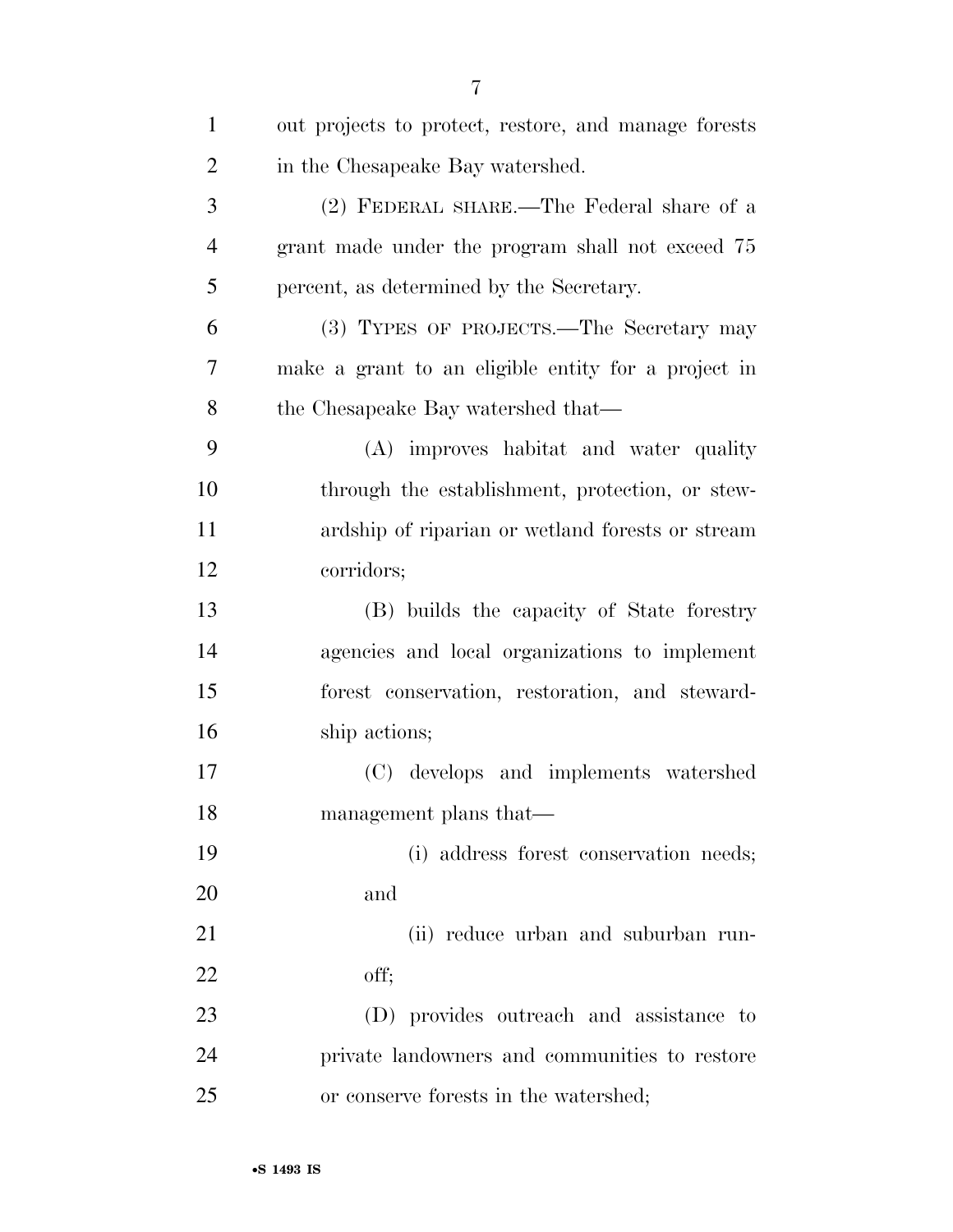| $\mathbf{1}$   | (E) implements communication, education,       |
|----------------|------------------------------------------------|
| $\overline{2}$ | or technology transfer programs that broaden   |
| 3              | public understanding of the value of trees and |
| $\overline{4}$ | forests in sustaining and restoring the Chesa- |
| 5              | peake Bay watershed;                           |
| 6              | (F) coordinates and implements commu-          |
| 7              | nity-based watershed partnerships and initia-  |
| 8              | tives that—                                    |
| 9              | $(i)$ focus on—                                |
| 10             | (I) the expansion of the urban                 |
| 11             | tree canopy; and                               |
| 12             | (II) the restoration or protection             |
| 13             | of forest land; or                             |
| 14             | (ii) integrate the delivery of Forest          |
| 15             | Service programs for restoring or pro-         |
| 16             | tecting watersheds;                            |
| 17             | (G) provides enhanced forest resource data     |
| 18             | to support watershed management;               |
| 19             | (H) enhances upland forest health to re-       |
| 20             | duce risks to watershed function and water     |
| 21             | quality; or                                    |
| 22             | (I) conducts inventory assessment or moni-     |
| 23             | toring activities to measure environmental     |
| 24             | change associated with projects carried out    |
| 25             | under the program.                             |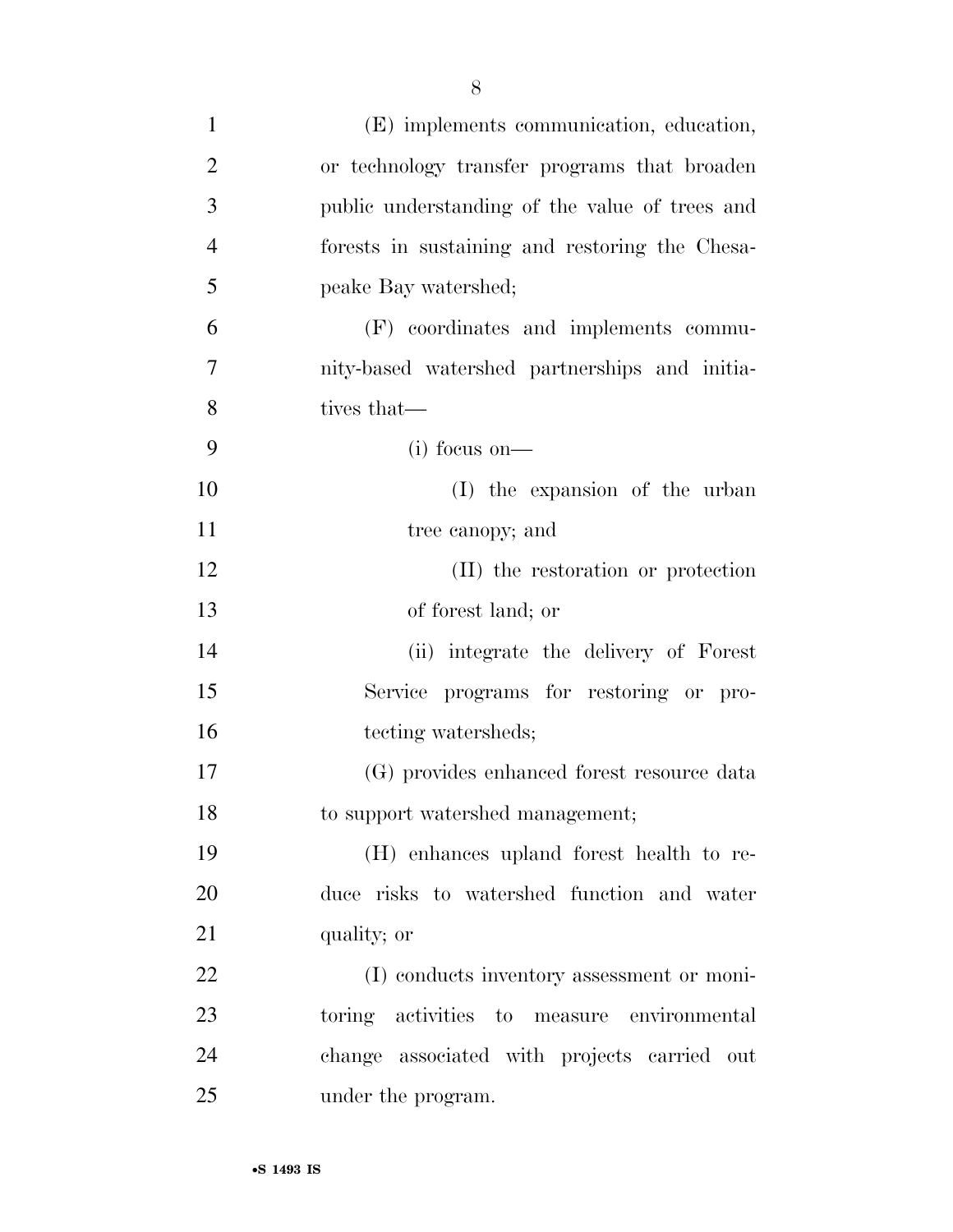| $\mathbf{1}$   | (4)<br><b>CHESAPEAKE</b><br>BAY<br><b>WATERSHED</b><br>FOR- |
|----------------|-------------------------------------------------------------|
| $\overline{2}$ | ESTERS.—Funds made available under section 6                |
| 3              | may be used by a Chesapeake Bay State to employ             |
| $\overline{4}$ | a State watershed forester to work with the Coordi-         |
| 5              | nator to carry out activities and watershed projects        |
| 6              | relating to the program.                                    |
| 7              | $(e)$ STUDY.—                                               |
| 8              | (1) IN GENERAL.—The Secretary, in consulta-                 |
| 9              | tion with the Council, shall conduct a study of urban       |
| 10             | and rural forests in the Chesapeake Bay watershed,          |
| 11             | including—                                                  |
| 12             | (A) an evaluation of the state, and threats                 |
| 13             | to the sustainability, of forests in the Chesa-             |
| 14             | peake Bay watershed;                                        |
| 15             | (B) an assessment of forest loss and frag-                  |
| 16             | mentation in the Chesapeake Bay watershed;                  |
| 17             | (C) an identification of forest land within                 |
| 18             | the Chesapeake Bay watershed that should be                 |
| 19             | restored or protected; and                                  |
| 20             | (D) recommendations for expanded and                        |
| 21             | targeted actions or programs needed to achieve              |
| 22             | the goals of the Chesapeake Bay Agreement.                  |
| 23             | (2) REPORT.—Not later than 1 year after                     |
| 24             | amounts are first made available under section 6,           |
| 25             | the Secretary shall submit to the Committee on Ag-          |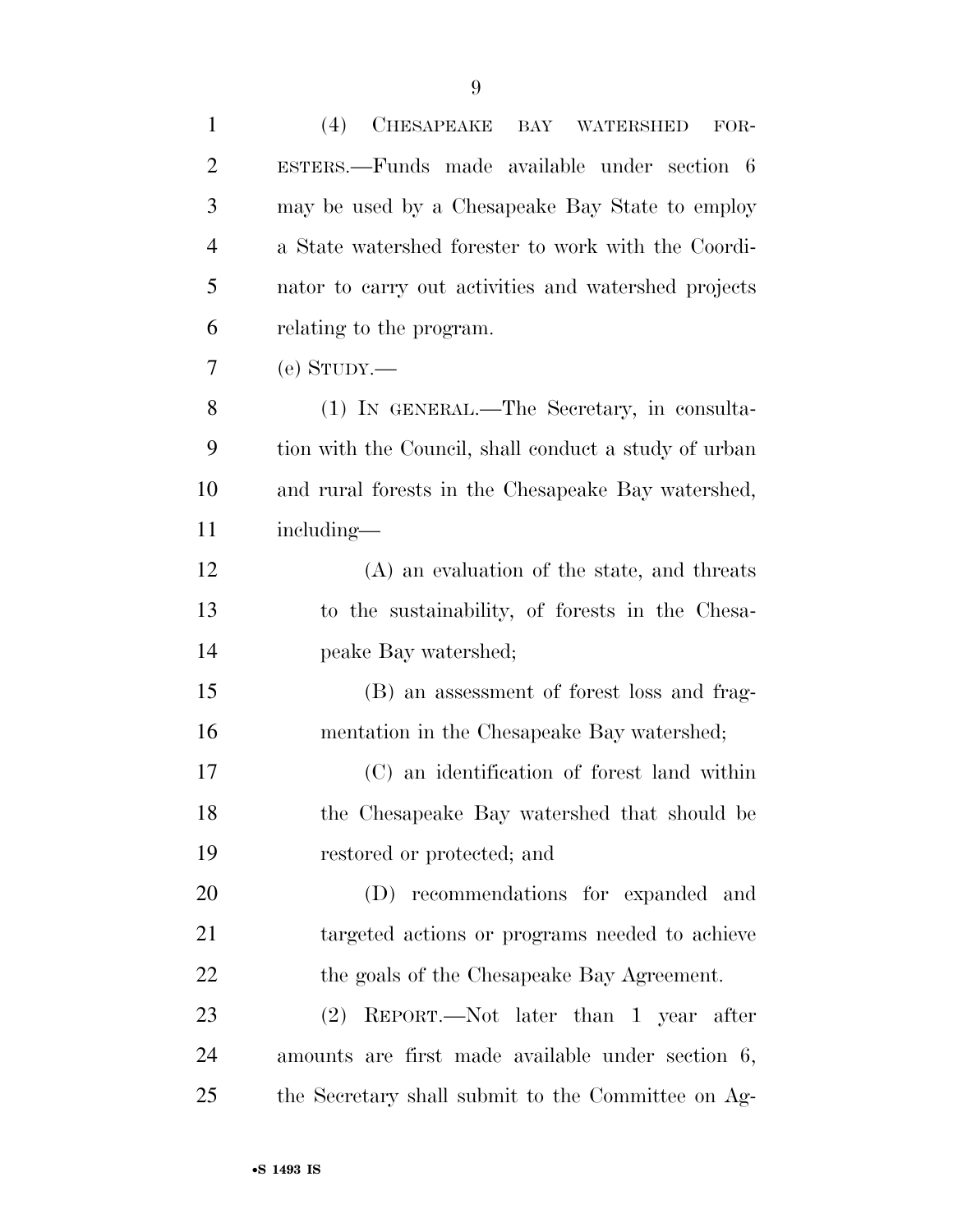riculture of the House of Representatives and the Committee on Agriculture, Nutrition, and Forestry of the Senate a report that describes the results of the study.

#### **SEC. 5. WATERSHED FORESTRY RESEARCH PROGRAM.**

 (a) IN GENERAL.—The Secretary, in cooperation with the Council, shall establish a watershed forestry re-search program for the Chesapeake Bay watershed.

 (b) ADMINISTRATION.—In carrying out the water- shed forestry research program established under sub-section (a), the Secretary shall—

 (1) use a combination of applied research, mod- eling, demonstration projects, implementation guid- ance, strategies for adaptive management, training, and education to meet the needs of the residents of the Chesapeake Bay States for managing forests in urban, developing, and rural areas;

 (2) solicit input from local managers and Fed- eral, State, and private researchers, with respect to air and water quality, social and economic implica- tions, environmental change, and other Chesapeake Bay watershed forestry issues in urban and rural areas;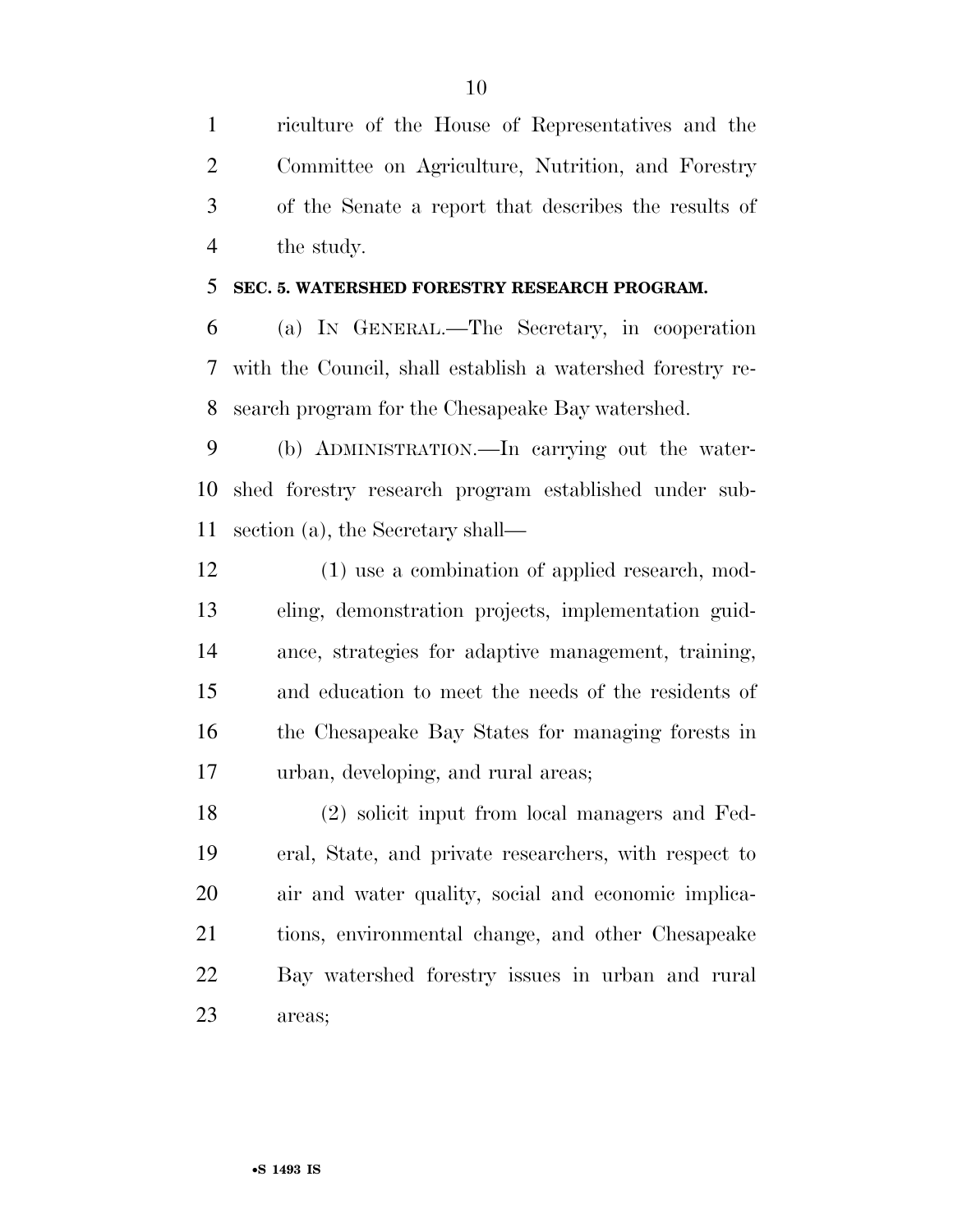| $\mathbf{1}$   | (3) collaborate with the Chesapeake Bay Pro-                 |
|----------------|--------------------------------------------------------------|
| $\overline{2}$ | gram Scientific and Technical Advisory Committee             |
| 3              | and universities in the Chesapeake Bay States to—            |
| $\overline{4}$ | (A) address issues in the Chesapeake Bay                     |
| 5              | Agreement; and                                               |
| 6              | (B) support modeling and informational                       |
| 7              | needs of the Chesapeake Bay program; and                     |
| 8              | (4) manage activities of the watershed forestry              |
| 9              | research program in partnership with the Coordi-             |
| 10             | nator.                                                       |
| 11             | (c) WATERSHED FORESTRY RESEARCH STRAT-                       |
| 12             | EGY.—Not later than 1 year after the date of enactment       |
| 13             | of this Act, the Secretary, in collaboration with the North- |
| 14             | eastern Forest Research Station and the Southern Forest      |
| 15             | Research Station, shall submit to Congress a strategy for    |
| 16             | research to address Chesapeake Bay watershed goals, in-      |
| 17             | cluding recommendations for implementation and leader-       |
|                | 18 ship of the program.                                      |
| 19             | SEC. 6. AUTHORIZATION OF APPROPRIATIONS.                     |
| 20             | There is authorized to be appropriated to carry out          |
| 21             | the program $$3,500,000$ for each of fiscal years $2006$     |
| 22             | through $2012$ , of which—                                   |
| 23             | $(1)$ not more than \$500,000 shall be used to               |
| 24             | conduct the study required under section $4(e)$ ; and        |
|                |                                                              |